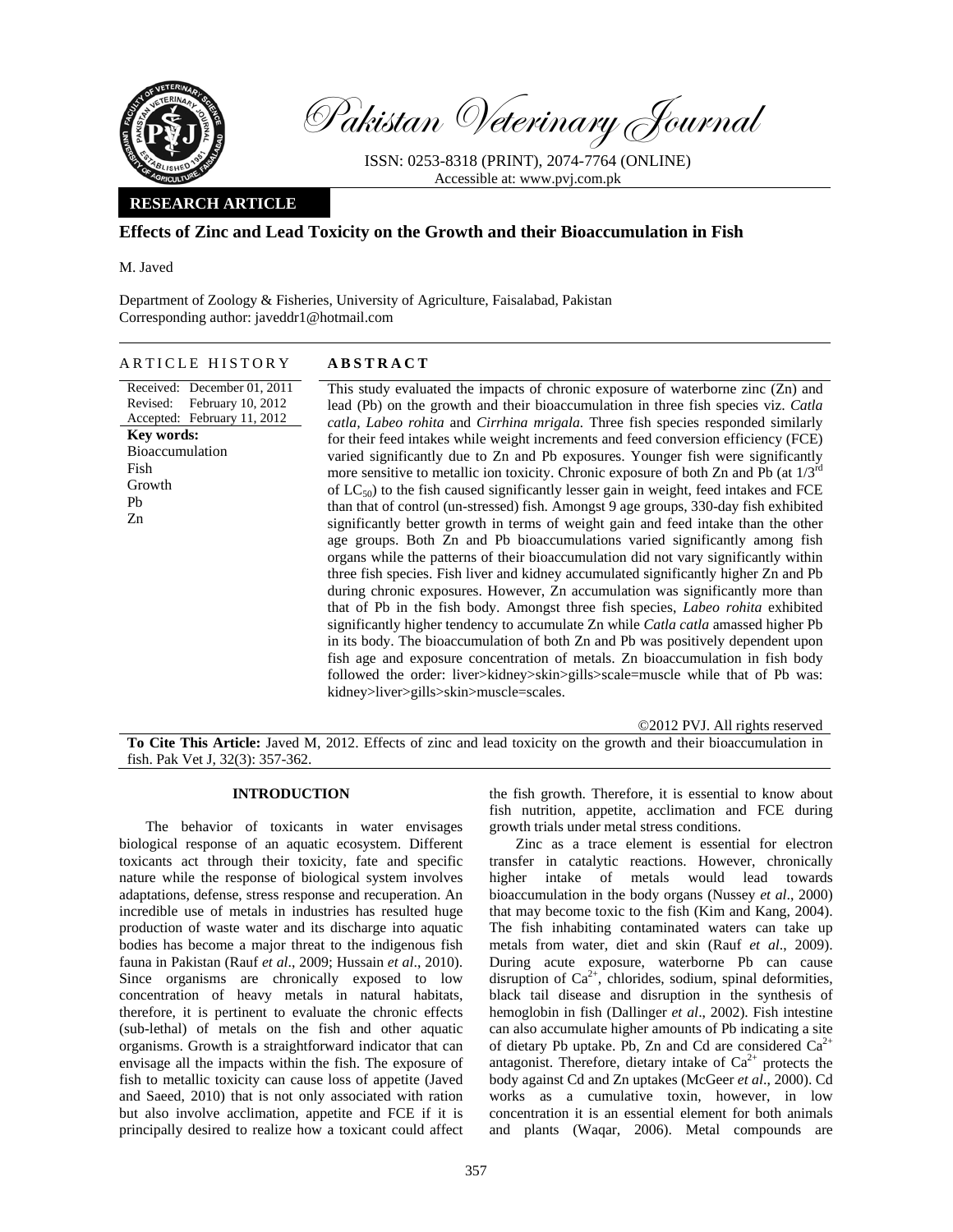potentially injurious or toxic and their sub-lethal exposures could cause reduced growth, behavioral and physiological disorders in the fish (DeBoeck *et al*., 1997). Due to rapid industrialization in the Punjab province, liquid wastes are generating and dumped untreated in to the aquatic habitats that are causing serious threats to the indigenous fish fauna, particularly *Catla catla, Labeo rohita* and *Cirrhina mrigala* are on the threshold of extinction (Rauf *et al*., 2009). This necessitates the evaluation of growth energetics of these cyprinids and their ability to bio-accumulate Zn and Pb during chronic exposures. This study will help sustainable conservation of indigenous fish fauna in the country.

### **MATERIALS AND METHODS**

Growth experiments were conducted with 9 age groups (90- to 330-day old) of juvenile fish in glass aquaria under controlled laboratory conditions. The groups of three fish species viz. *Catla catla, Labeo rohita* and *Cirrhina mrigala* were grown, separately, under sublethal  $(1/3^{rd}$  of LC<sub>50</sub>) zinc concentrations of 10.41 $\pm$ 0.10, 13.33 $\pm$ 0.10 and 16.67 $\pm$ 0.08 mg L<sup>-1</sup> while the other groups were exposed to lead concentrations of 11.67 $\pm$ 0.09, 11.68 $\pm$ 0.11 and 16.64 $\pm$ 0.06 mg L<sup>-1</sup>, respectively as determined by Javed and Abdullah (2004). Ten fish of each species were grown, separately, after being acclimatized to laboratory conditions, in 50 liter glass aquaria with three replications for each treatment for 60 days. However, control fish were grown in metal free water for comparison. Fish aquaria were supplied with continuous aeration through capillary system. All growth trials were conducted under constant water pH (7.2), hardness (250 mgL<sup>-1</sup>) and temperature (30<sup>o</sup>C). The exposure media were replenished to sustain the required concentration of each metal in the aquaria throughout the period of this investigation. The increase/decrease in fish weights, feed intakes and FCE of each treated and control fish species were monitored on weekly basis. The water of each aquarium was checked for the desired metal concentration, as mentioned above, on daily basis (Anonymous, 1989). All fish groups were fed a feed (30% C.P. and  $2.90$  Kcal  $g^{-1}$  DE), to satiation, twice a day throughout the growth period of 60 days. At the end of each 60-day growth trial, fish were sacrificed and organs isolated for the determination of their respective metal (Anonymous, 1989). Data were statistically analyzed for significant differences by following Steel *et al*. (1996) while correlation coefficients were computed to elucidate relationships among variables defined for this study.

#### **RESULTS**

**Fish growth under metal stress:** Zinc exposure to all the nine age groups of three fish species exerted significant effects on their average weight gains, feed intakes and FCE values. Weight increments were significantly higher in 300-day age group, followed by 330-day fish. Age groups viz. 3, 4, 5 and 7 exhibited significantly least and negative growth while that of control was significantly higher. Average feed intake was significantly higher in 300-day fish, followed by 330- and 270-day age groups. All control (un-stressed) age groups demonstrated

significantly higher FCE than the both Zn and Pb exposed fish (Table 1). Regarding overall performance of nine age groups, three fish species illustrated significantly inconsistent weight increments with the highest average increment of 0.97±0.93g by *Labeo rohita* while *Catla catla* exhibited negative growth. Feed intakes did not vary significantly among three fish species. However, treated fish showed significantly higher feed intakes than that of control. Zn treatment caused significant variations in FCE of three fish species with the mean highest FCE being observed for *Labeo rohita* (27.39±9.38%), followed by that of *Cirrhina mrigala* and *Catla catla*. The control *Cirrhina mrigala* demonstrated higher (p<0.05) FCE of 113.74±8.75%, followed by that of *Labeo rohita* (97.68±9.26) and *Catla catla* (80.81±11.86%).

Pb exposure to 300-day age group of fish caused significantly higher weight gains, followed by that of  $9<sup>th</sup>$ age group. However  $3<sup>rd</sup>$ ,  $4<sup>th</sup>$ ,  $5<sup>th</sup>$  and  $7<sup>th</sup>$  age groups showed reduction in their average weights. Both 300 and 330-day control fish groups showed significantly higher weight incrementss. Pb exposure caused significantly higher feed intakes in both 210- and 240-day fish groups. However, feed intakes were significantly lesser in control than that of Pb exposed three fish species. Amongst treated age groups, 300-day ( $8<sup>th</sup>$  group) fish exhibited significantly higher FCE, followed by that of 9<sup>th</sup> age group. *Labeo rohita* accomplished significantly higher average weight of 0.54±0.25g, followed by that of *Catla catla* (0.07±0.33g) while *Cirrhina mrigala* gave significantly negative growth  $(-0.18\pm0.14g)$ . Pb exposure caused nonsignificant variations in feed intakes of all the three fish species while it was significantly higher in control fish. Pb exposed *Labeo rohita* exhibited significantly higher FCE of 13.69±4.50%, followed by that of *Catla catla* (2.46±1.60%) and *Cirrhina mrigala* (-6.68±2.26%). Amongst three control fish species, *Cirrhina mrigala* gave significantly higher average FCE of 113.75±10.57% while *Labeo rohita* and *Catla catla* had the values of 97.68±5.26 and 80.81±9.86%, respectively with statistically significant differences (Table 2).

**Bioaccumulation of metals in fish body:** All age groups of fish illustrated significantly variable abilities for the uptake and accumulation of both Zn and Pb in their kidney, gills, liver, scales, skin and muscle. Zn accumulation was significantly higher in fish liver, followed by that in kidney, skin, gills, scales and muscle. However, these accumulations were non-significantly different in the fish scales and muscle. Three control fish species showed non-significant differences in their ability to accumulate Zn that followed the order: liver> gills> kidney> muscle>skin>scales (Table 3). Pb exposure caused significantly higher amassing in the kidney of both *Cirrhina mrigala* and *Catla catla*. All organs, except muscle and scales, build up significantly inconsistent Pb concentrations: kidney>liver>gills>skin>muscle=scales. The ability of three control fish species to accumulate Pb did not vary significantly however its amassing was significantly higher in liver, followed by that in kidney, skin, muscle, gills and scales (Table 4). The accumulation of both Zn and Pb in fish were directly correlated (P<0.05) with metallic ion exposure concentration and fish age. Zn accumulation in all the fish organs, except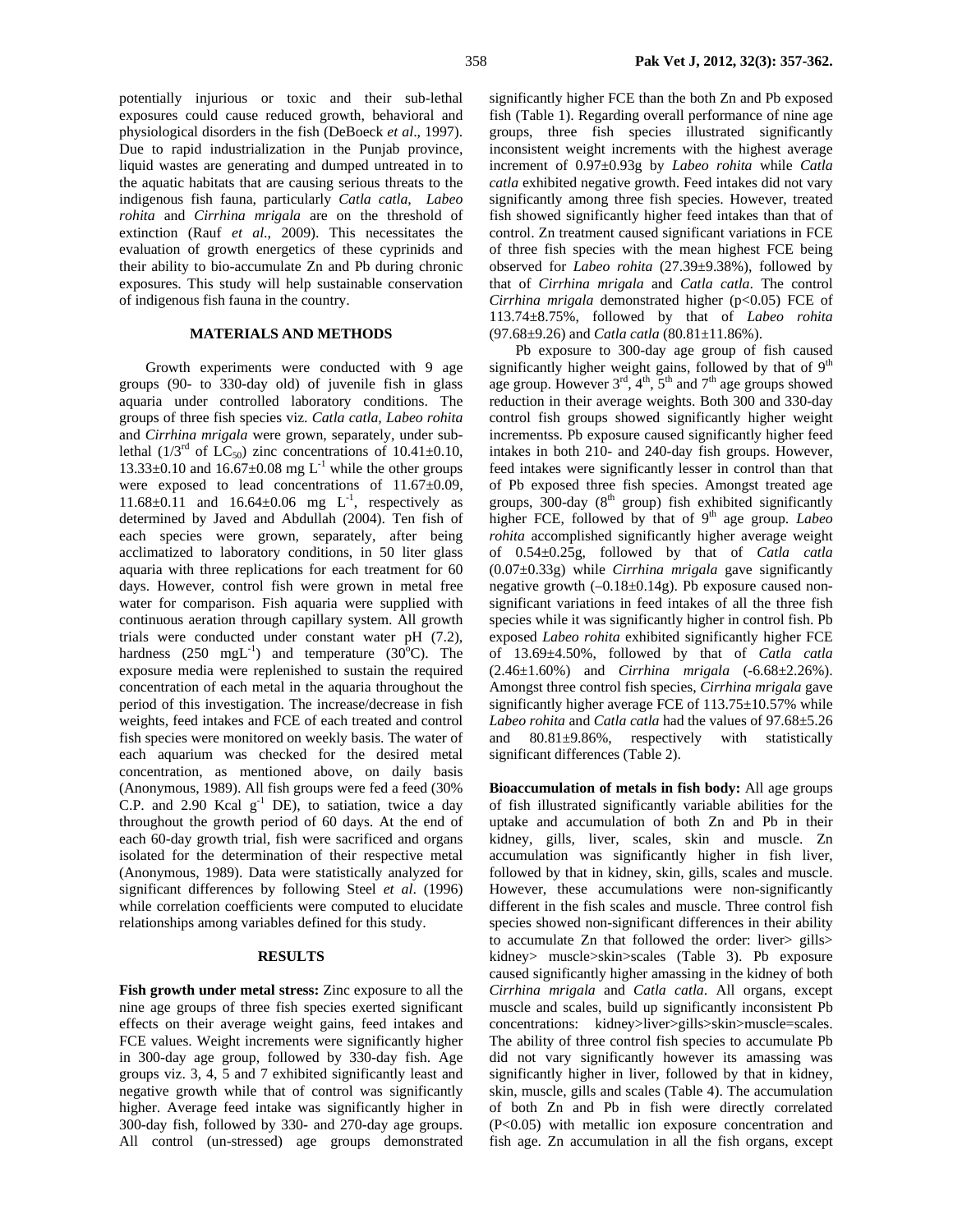| Age Group    | Days             | <b>Fish Species</b>      |                         |                                   |                   | Initial Average Weights(g) Average Weight Increment (g) | Feed Intake $(g)$ |         | FCE $(\%)$                                      |         |
|--------------|------------------|--------------------------|-------------------------|-----------------------------------|-------------------|---------------------------------------------------------|-------------------|---------|-------------------------------------------------|---------|
|              |                  |                          | Treated                 | Control                           | Treated           | Control                                                 | Treated           | Control | <b>Treated</b>                                  | Control |
|              |                  |                          |                         |                                   |                   |                                                         |                   |         |                                                 |         |
|              |                  | 90-120 Catla catla       | $9.37 \pm 1.25$         | $9.78 \pm 2.21$                   | 0.69 <sub>b</sub> | 1.12c                                                   | 2.23a             | 1.01a   | 30.94c                                          | II0.89c |
| $\mathbf{I}$ |                  | 90-120 Labeo rohita      |                         | 10.90±0.19 12.20±0.82             | 1.03a             | 1.78a                                                   | 1.72 <sub>b</sub> | 1.04a   | 59.88b                                          | 171.15a |
|              |                  | 90-120 Cirrhina mrigala  | $10.49 \pm 0.33$        | $10.40 \pm 0.40$                  | 1.05a             | 1.38 <sub>b</sub>                                       | 1.60 <sub>b</sub> | I.IIa   | 65.62a                                          | 124.32b |
|              |                  | 121-150 Catla catla      | $10.42 \pm 0.78$        | $11.91 \pm 0.39$                  | 0.54 <sub>b</sub> | 0.42c                                                   | 1.90a             | 1.15a   | 28.42b                                          | 36.52c  |
| Ш            |                  | 121-150 Labeo rohita     |                         | 13.29±0.32 14.16±0.39             | 0.68a             | 0.95 <sub>b</sub>                                       | 1.85a             | 1.09a   | 36.76a                                          | 87.15b  |
|              |                  | 121-150 Cirrhina mrigala |                         | 13.29±0.78  13.18±0.40            | 0.68a             | 1.82a                                                   | I.89a             | 1.14a   | 35.98a                                          | 159.65a |
|              |                  |                          |                         |                                   |                   |                                                         |                   |         |                                                 |         |
|              |                  | 151-180 Catla catla      |                         | $16.72 \pm 1.16$ $16.00 \pm 1.37$ | $-2.72c$          | 0.90a                                                   | 2.30a             | 0.62a   | $-118.26c$                                      | 145.16a |
| III          |                  | 151-180 Labeo rohita     |                         | $16.00 \pm 1.29$ $18.13 \pm 1.28$ | $-1.72b$          | 0.55c                                                   | 2.06a             | 0.59a   | $-83.49b$                                       | 93.22c  |
|              |                  | 151-180 Cirrhina mrigala |                         | 18.49±1.48 20.16±1.25             | $-1.52a$          | 0.84 <sub>b</sub>                                       | 2.16a             | 0.61a   | $-70.37a$                                       | 137.70b |
|              |                  | 181-210 Catla catla      | 23.66±6.48 21.00±3.86   |                                   | $-1.94c$          | I.42b                                                   | 4.02a             | 2.01a   | $-48.26c$                                       | 70.65c  |
| IV           |                  | 181-210 Labeo rohita     | 27.76±8.15              | $18.78 \pm 3.61$                  | $-1.59b$          | 2.18a                                                   | 3.81 <sub>b</sub> | 2.00a   | $-41.73b$                                       | 109.00a |
|              |                  | 181-210 Cirrhina mrigala |                         | 17.95±2.23 33.07±8.52             | $-1.07a$          | 2.08a                                                   | 3.90a             | 2.01a   | $-27.43a$                                       | 103.48b |
|              |                  |                          |                         |                                   |                   |                                                         |                   |         |                                                 |         |
|              |                  | 211-240 Catla catla      | $22.62 \pm 2.58$        | $14.25 \pm 3.77$                  | $-1.09a$          | 0.75c                                                   | 4.62a             | 2.50a   | $-23.59b$                                       | 30.00c  |
| $\vee$       |                  | 211-240 Labeo rohita     | 34.22±14.70 20.67±2.52  |                                   | 2.10 <sub>b</sub> | 0.83 <sub>b</sub>                                       | 4.55a             | 2.48a   | 46.15a                                          | 33.47b  |
|              |                  | 211-240 Cirrhina mrigala | 40.71±19.30 25.75±8.81  |                                   | $-0.92a$          | 1.90a                                                   | 4.58a             | 2.49a   | $-20.09b$                                       | 76.30a  |
|              |                  | 241-270 Catla catla      | 24.55±6.55 20.58±3.44   |                                   | 0.34c             | 1.10a                                                   | 2.27c             | 2.21a   | 14.98c                                          | 49.77a  |
| VI           |                  | 241-270 Labeo rohita     | 35.93±13.24 18.22±2.32  |                                   | 0.48 <sub>b</sub> | 0.64 <sub>b</sub>                                       | 2.42 <sub>b</sub> | 2.19a   | 19.83b                                          | 29.22b  |
|              |                  | 241-270 Cirrhina mrigala | 33.29±10.87 40.02±11.92 |                                   | 0.68a             | 0.57 <sub>b</sub>                                       | 2.61a             | 2.18a   | 26.05a                                          | 26.15b  |
|              |                  |                          |                         |                                   |                   |                                                         |                   |         |                                                 |         |
|              |                  | 271-300 Catla catla      | 27.38±13.70 9.84±3.39   |                                   | $-2.61c$          | 2.32a                                                   | 2.62a             | 1.84a   | $-99.62c$                                       | 126.09a |
| VII          |                  | 271-300 Labeo rohita     | $21.26 \pm 2.10$        | $25.51 \pm 6.29$                  | 0.52a             | 1.28 <sub>b</sub>                                       | 3.09c             | 1.86a   | 16.83a                                          | 68.82b  |
|              |                  | 271-300 Cirrhina mrigala | 53.35±13.70 22.80±3.82  |                                   | $-1.36b$          | 1.24 <sub>b</sub>                                       | 3.25 <sub>b</sub> | 1.88a   | $-41.85b$                                       | 65.96b  |
|              |                  | 301-330 Catla catla      | 46.16±38.17 30.52±5.05  |                                   | 2.47c             | 1.84c                                                   | 3.34c             | 2.32a   | 73.95b                                          | 79.31c  |
| VIII         |                  | 301-330 Labeo rohita     | 21.21±3.02 24.86±5.70   |                                   | 3.61a             | 3.66a                                                   | 3.89b             | 2.14a   | 92.80a                                          | 171.03a |
|              |                  | 301-330 Cirrhina mrigala | 69.39±50.85 50.27±6.67  |                                   | 2.87b             | 3.30b                                                   | 4.18a             | 2.30a   | 68.66c                                          | 143.48b |
|              |                  |                          |                         |                                   |                   |                                                         |                   |         |                                                 |         |
|              |                  | 331-360 Catla catla      | 27.15±3.94 28.86±3.51   |                                   | 0.97c             | 1.83c                                                   | 3.39c             | 2.32a   | 28.61c                                          | 78.88c  |
| IX           |                  | 331-360 Labeo rohita     | 36.75±24.44 22.19±1.04  |                                   | 3.63a             | 2.67 <sub>b</sub>                                       | 3.65 <sub>b</sub> | 2.30a   | 99.45a                                          | II6.09b |
|              |                  | 331-360 Cirrhina mrigala | 43.30±9.07 55.02±22.07  |                                   | 1.94 <sub>b</sub> | 4.33a                                                   | 3.81a             | 2.32a   | 50.92b                                          | 186.64a |
|              | Catla catla      |                          |                         |                                   | $-0.37 \pm 0.80c$ | $1.30 \pm 0.61$ c                                       |                   |         | 2.97±0.93a 1.78±0.68a -12.54±4.87c 80.81±11.86c |         |
|              | Labeo rohita     |                          |                         |                                   | $0.97 \pm 0.93a$  | $1.62 \pm 1.06 b$                                       |                   |         | 3.00±1.03a 1.74±0.67a 27.39±9.38a 97.68±9.26b   |         |
|              | Cirrhina mrigala |                          |                         |                                   | $0.26 \pm 0.56 b$ | $1.94 \pm 1.20a$                                        |                   |         | 3.11±1.08a 1.78±0.66a 9.72±5.74b 113.74±8.57a   |         |

**Table 1:** Growth performance of fish exposed to sub-lethal concentrations of Zn

Means with similar letters in a single column are statistically non-significant at P<0.05.

gills, showed positive correlation with fish age while these accumulations in gills and skin showed significantly direct correlation with metallic ion concentration. Fish kidney and muscle showed significantly higher ability to concentrate Pb which was positively dependent upon the extent of metallic toxicity of water (Table 5).

### **DISCUSSION**

Trace metals play a significant role in all facet of animal's life. However, their excessive amounts in water would become toxic and cause deleterious effects on fish (Jabeen and Javed, 2011). The exposure of both Zn and Pb, at sub-lethal concentrations, to all age groups of fish caused significantly higher feed intakes than the control fish. However, FCE of fish decreased significantly with increasing metallic ions toxicity (Ali *et al*., 2003). Three fish species responded similarly for their ability to take feed under both Zn and Pb exposures. Weight increments, feed intake and FCE of fish varied significantly among nine age groups. Different fish species showed variable sensitivity to various metals based on species specificity and age (Rauf *et al*., 2009; Stoskus *et al*., 1999). The stress of Zn and Pb caused significant influence on fish appetite also (DeBoeck *et al*., 1997). However, acclimation and species specificity towards FCE affected

the growth of all the three fish species significantly. Metals can enter the fish through gills, food particles or/and skin. After ingestion, metals would start accumulating in the body organs depending upon the intensity of their uptake (Vinodhini and Narayanan, 2008). Significant decrease in weights of *Labeo rohita, Catla catla* and *Cirrhina mrigala* due to manganese exposure has been reported by Hayat *et al*. (2007). McGeer *et al*. (2000) reported significant interactions among feed intake, growth, oxygen consumption and ionic regulation in rainbow trout due to chronic exposures of Cd, Cu and Zn. This study also reveals metallic ion concentration specific escalation of both Zn and Pb in the body organs of all the three fish species during chronic exposures. However, sensitivity of fish to both Zn and Pb decreased significantly with fish age (Abdullah and Javed, 2006) and weight (size) which is closely linked with fish metabolism (Ansari *et al*., 2006). Fish organs exhibited significantly variable tendencies for the uptake and amassing of both Zn and Pb. Fish Liver and kidney showed significantly higher while that of muscle and scales with lower tendency to accumulate both Zn and Pb. Significantly higher concentrations of metals in the liver and gills while least in the muscles of *Oreochromis niloticus, Mugil cephalus* and *Anguilla anguilla* were reported by Yilmaz (2009)*. Labeo rohita* showed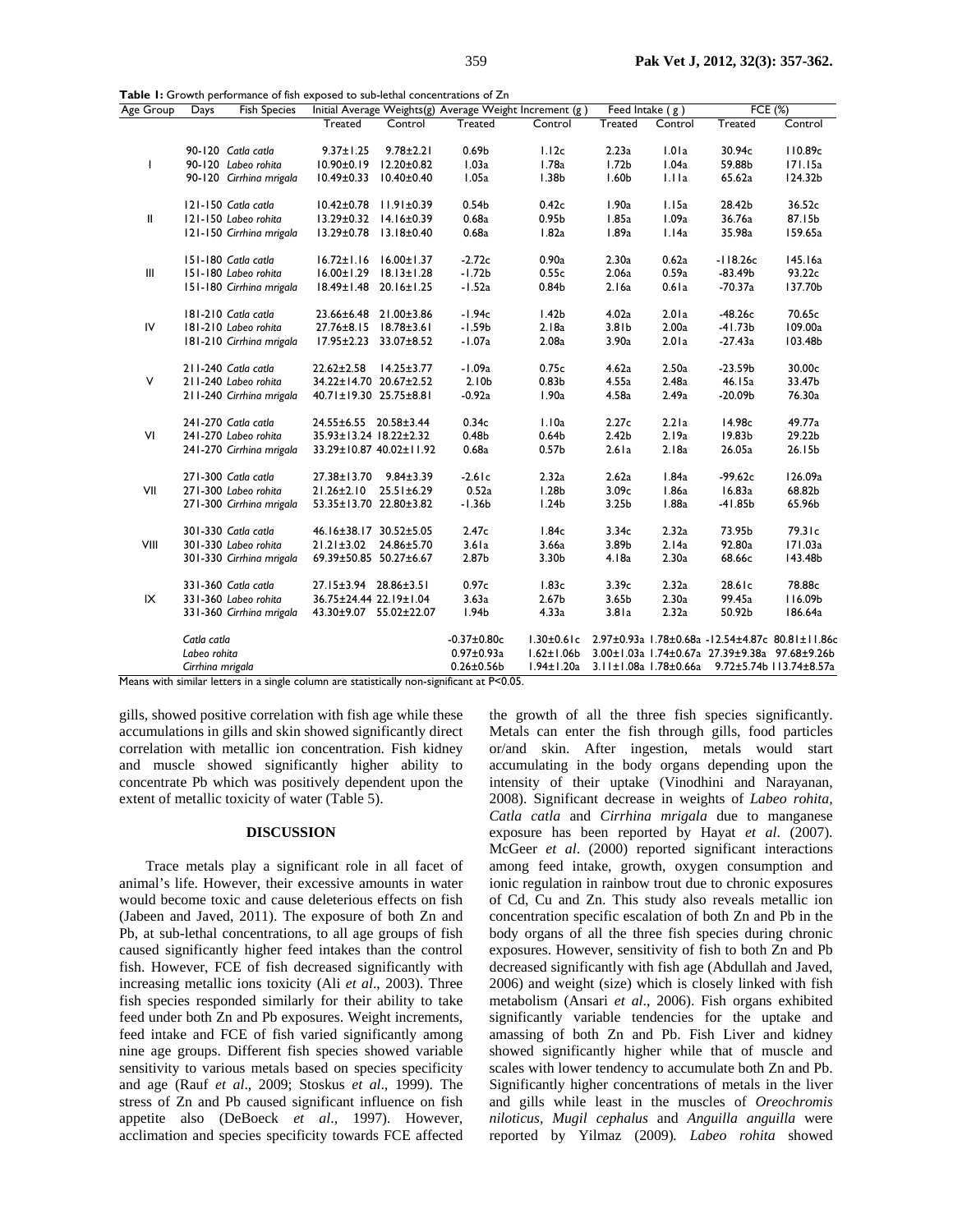Table 2: Fish growth under chronic exposure of Pb

| Age<br>group | Days        | <b>Fish Species</b>                                                                                                                           | Initial Average Weight (g) |                  |                                                                    | Average Weight<br>Increment $(g)$ |                                   | Feed Intake (g)   |                    | ${}^*$ FCE $(%)$          |  |
|--------------|-------------|-----------------------------------------------------------------------------------------------------------------------------------------------|----------------------------|------------------|--------------------------------------------------------------------|-----------------------------------|-----------------------------------|-------------------|--------------------|---------------------------|--|
|              |             |                                                                                                                                               | <b>Treated</b>             | Control          | Treated                                                            | Control                           | <b>Treated</b>                    | Control           | Treated            | Control                   |  |
|              | $90 - 120$  | Catla catla                                                                                                                                   | $10.53 \pm 0.74$           | $9.78 \pm 2.21$  | 0.48c                                                              | 1.12c                             | 2.35                              | 1.01              | 20.42b             | II0.89c                   |  |
|              | $90 - 120$  | Labeo rohita                                                                                                                                  | $10.79 \pm 0.80$           | 12.20±0.82       | 1.15a                                                              | 1.78a                             | 2.07                              | 1.04              | 55.55a             | 171.15a                   |  |
|              | $90 - 120$  | Cirrhina mrigala                                                                                                                              | $10.94 \pm 0.55$           | $10.40 \pm 0.40$ | 0.93 <sub>b</sub>                                                  | 1.38 <sub>b</sub>                 | 1.73                              | 1.11              | 53.76a             | 124.32b                   |  |
|              |             | 121-150 Catla catla                                                                                                                           | $11.90 \pm 1.13$           | $11.91 \pm 0.39$ | 0.43 <sub>b</sub>                                                  | 0.42c                             | 1.76                              | 1.15              | 24.43b             | 36.52c                    |  |
|              |             |                                                                                                                                               |                            |                  |                                                                    |                                   |                                   |                   |                    |                           |  |
| Ш            | $121 - 150$ | Labeo rohita                                                                                                                                  | $13.56 \pm 0.43$           | $14.16 \pm 0.39$ | 0.43 <sub>b</sub>                                                  | 0.95 <sub>b</sub>                 | 1.85                              | 1.09              | 23.24b             | 87.15b                    |  |
|              |             | 121-150 Cirrhina mrigala                                                                                                                      | $12.36 \pm 0.39$           | 13.18±0.40       | 0.60a                                                              | I.82a                             | 1.85                              | 1.14              | 32.43a             | 159.65a                   |  |
|              | $151 - 180$ | Catla catla                                                                                                                                   | $15.46 \pm 1.48$           | $16.00 \pm 1.37$ | $-1.01a$                                                           | 0.90a                             | 3.17                              | 0.62              | $-31.86a$          | 145.16a                   |  |
| Ш            | $151 - 180$ | Labeo rohita                                                                                                                                  | $17.96 \pm 2.18$           | $18.13 \pm 1.28$ | $-1.71b$                                                           | 0.55c                             | 1.94                              | 0.59              | $-88.14b$          | 93.22b                    |  |
|              | 151-180     | Cirrhina mrigala                                                                                                                              | $16.91 \pm 2.96$           | 20.16±1.25       | $-1.78b$                                                           | 0.84 <sub>b</sub>                 | 1.47                              | 0.61              | $-121.09c$         | 137.70a                   |  |
|              |             | 181-210 Catla catla                                                                                                                           | 28.29±7.49                 | 21.00±3.86       | $-1.57c$                                                           | I.42b                             | 3.54                              | 2.01              | $-44.35c$          | 70.65b                    |  |
| IV           |             | 181-210 Labeo rohita                                                                                                                          | 22.96±4.18                 | $18.78 \pm 3.61$ | $-1.15b$                                                           | 2.18a                             | 3.54                              | 2.00              | $-32.48b$          | 109.00a                   |  |
|              |             | 181-210 Cirrhina mrigala                                                                                                                      | $18.58 \pm 3.54$           | 33.07±8.52       | $-0.91a$                                                           | 2.08a                             | 3.87                              | 2.01              | $-23.51a$          | 103.48a                   |  |
|              |             | 211-240 Catla catla                                                                                                                           | 26.48±2.50                 | $14.25 \pm 3.77$ | $-1.15b$                                                           | 0.75 <sub>b</sub>                 | 4.62                              | 2.50              | $-24.89b$          | 30.00b                    |  |
| V            |             | 211-240 Labeo rohita                                                                                                                          | 26.25±6.34                 | 20.67±2.52       | 0.75a                                                              | 0.83 <sub>b</sub>                 | 4.19                              | 2.48              | 17.90a             | 33.47b                    |  |
|              | 211-240     | Cirrhina mrigala                                                                                                                              | 55.94±6.79                 | 25.75±8.81       | $-1.59c$                                                           | 1.90a                             | 4.73                              | 2.49              | $-33.61c$          | 76.30a                    |  |
|              |             |                                                                                                                                               |                            |                  |                                                                    |                                   |                                   |                   |                    |                           |  |
|              | 241-270     | Catla catla                                                                                                                                   | $14.91 \pm 8.48$           | 20.58±3.44       | 1.89a                                                              | 1.10a                             | 4.39                              | 2.21              | 43.05a             | 49.77a                    |  |
| VI           | 241-270     | Labeo rohita                                                                                                                                  | 26.82±10.39                | $18.22 \pm 2.32$ | 1.19 <sub>b</sub>                                                  | 0.64 <sub>b</sub>                 | 4.32                              | 2.19              | 27.55b             | 29.22b                    |  |
|              | 241-270     | Cirrhina mrigala                                                                                                                              | 34.14±13.21                | 40.02±11.92      | 0.61c                                                              | 0.57 <sub>b</sub>                 | 2.59                              | 2.18              | 23.55b             | 26.15 <sub>b</sub>        |  |
|              |             | 271-300 Catla catla                                                                                                                           | $14.37 \pm 6.67$           | $9.84 \pm 3.39$  | $-1.21b$                                                           | 2.32a                             | 2.62                              | 1.84              | $-46.18b$          | 126.09a                   |  |
| VII          |             | 271-300 Labeo rohita                                                                                                                          | 38.13±7.48                 | $25.51 \pm 6.29$ | 0.89a                                                              | 1.28 <sub>b</sub>                 | 2.87                              | 1.86              | 31.01a             | 68.82b                    |  |
|              |             | 271-300 Cirrhina mrigala                                                                                                                      | 34.43±11.03                | 22.80±3.82       | $-1.11b$                                                           | 1.24 <sub>b</sub>                 | 2.62                              | 1.88              | $-42.37b$          | 65.96b                    |  |
|              |             |                                                                                                                                               |                            |                  |                                                                    |                                   |                                   |                   |                    |                           |  |
|              | 301-330     | Catla catla                                                                                                                                   | 28.34±5.88                 | 30.52±5.05       | 1.20a                                                              | I.84b                             | 3.38                              | 2.32              | 35.50b             | 79.31c                    |  |
| VIII         | 301-330     | Labeo rohita                                                                                                                                  | 20.72±11.15                | 24.86±5.70       | 2.36a                                                              | 3.66a                             | 3.86                              | 2.14              | 61.14a             | 171.03a                   |  |
|              | 301-330     | Cirrhina mrigala                                                                                                                              | 53.65±11.94                | 50.27±6.67       | 0.90 <sub>b</sub>                                                  | 3.30a                             | 3.09                              | 2.30              | 29.13c             | 143.48b                   |  |
|              | 331-360     | Catla catla                                                                                                                                   | 22.73±12.06                | $28.86 \pm 3.51$ | 1.60a                                                              | 1.83c                             | 3.48                              | 2.32              | 45.98a             | 78.88c                    |  |
| IX           |             | 331-360 Labeo rohita                                                                                                                          | $21.44 \pm 2.35$           | 22.19±1.04       | 0.98 <sub>b</sub>                                                  | 2.67 <sub>b</sub>                 | 3.57                              | 2.30              | 27.45b             | II6.09b                   |  |
|              | 331-360     | Cirrhina mrigala                                                                                                                              | 32.47±2.32                 | 55.02±22.07      | 0.69c                                                              | 4.33a                             | 3.19                              | 2.32              | 21.63 <sub>b</sub> | 186.64a                   |  |
|              |             | Catla catla                                                                                                                                   |                            |                  | $0.07 \pm 0.33 b$                                                  |                                   | $1.30\pm0.61b$ 3.26 $\pm$ 0.92a   | l.78±0.68a        | $2.46 \pm 1.60$    | $80.81 \pm 9.86c$         |  |
|              |             | Labeo rohita                                                                                                                                  |                            |                  | $0.54 \pm 0.25a$                                                   |                                   | $1.62 \pm 1.06a$ 3.13 $\pm$ 0.98a | $1.74 \pm 0.67$ a |                    | 13.69±4.50a 97.68±5.26b   |  |
|              |             | Cirrhina mrigala                                                                                                                              |                            |                  | $-0.18\pm0.14c$ 1.94 $\pm$ 1.20a 2.09 $\pm$ 1.06a 1.78 $\pm$ 0.66a |                                   |                                   |                   |                    | -6.68±2.26c 113.75±10.57a |  |
|              |             | $FCF =$ Feed intake/Increase in weight x 100; Means with similar letters in a single column are statistically non-significant at $P \le 0.05$ |                            |                  |                                                                    |                                   |                                   |                   |                    |                           |  |

Table 3: Accumulation of  $Zn$  ( $\mu$ g  $g^{-1}$ ) in fish body organs

| Metal Concentrations (µg g <sup>-1</sup> ) |                     |                          |                                        |                    |                                         |                    |  |  |
|--------------------------------------------|---------------------|--------------------------|----------------------------------------|--------------------|-----------------------------------------|--------------------|--|--|
| Fish Age (Days)                            | Gills               | Kidney                   | Liver                                  | Skin               | Muscle                                  | <b>Scales</b>      |  |  |
| $90$ -day                                  | 329.38±3.25a        | $657.28 \pm 5.63c$       | 897.08±6.32a                           | 186.44±6.30b       | $53.14\pm 6.37c$                        | 61.98±4.39c        |  |  |
| 120-day                                    | 319.28±5.26b        | 665.22±7.12c             | 644.75±5.89c                           | 188.59±7.29b       | 39.24±5.32e                             | 69.21±8.56b        |  |  |
| 150-day                                    | 265.29±4.26c        | 822.76±6.35a             | $691.81 \pm 4.26c$                     | 260.09±5.86a       | 54.36±4.19c                             | 89.49±7.45a        |  |  |
| 180-day                                    | 248.00±2.98d        | 767.96±8.35b             | $640.19 \pm 7.21c$                     | 120.53±6.38c       | 42.59±7.19d                             | 53.12±5.36d        |  |  |
| $210$ -day                                 | 176.25±8.36f        | 662.00±4.26c             | 731.88±3.95b                           | 278.87±9.46a       | $40.23 \pm 8.24$ d                      | $62.14\pm 6.35c$   |  |  |
| 240-day                                    | $148.25 \pm 7.21$ g | 502.25±5.92e             | 932.28±5.86a                           | 260.35±8.35a       | 74.31±6.38a                             | 73.62±7.29b        |  |  |
| $270$ -day                                 | $146.23 \pm 8.25g$  | 656.58±4.32c             | 728.83±7.36b                           | 230.84±7.26a       | $62.33 \pm 5.96b$                       | 84.98±8.21a        |  |  |
| 300-day                                    | 192.78±9.31e        | 653.30±7.12c             | 352.21±6.54d                           | 189.74±5.38b       | 43.53±7.10d                             | 52.85±6.87d        |  |  |
| 330-day                                    | $112.08 \pm 7.14h$  | 565.88±5.29d             | 320.50±4.29e                           | 289.34±3.98a       | 45.66±8.24d                             | 84.03±5.26a        |  |  |
| <b>Treated Fish</b>                        |                     |                          |                                        |                    |                                         |                    |  |  |
| Catla catla                                | $174.95 \pm 3.21c$  | $611.69 \pm 2.15b$       | 751.16±4.08b                           | 251.56±3.98a       | 54.80±3.26b                             | $63.21 \pm 2.69$ b |  |  |
| Labeo rohita                               | 221.95±2.59a        | $680.42 \pm 3.16a$       | 780.58±3.12a                           | $179.75 \pm 4.11c$ | $61.32 \pm 4.11a$                       | $60.53 \pm 3.31 b$ |  |  |
| Cirrhina mrigala                           | 198.94±3.12b        | 632.29±3.57b             | 715.78±2.51c                           | 236.95±2.35b       | $63.01 \pm 2.63a$                       | 67.73±4.99a        |  |  |
| *Means ± SD                                | 198.61±23.50d       | 641.46±35.27 b           | 749.17±32.44a                          | 222.75±37.95c      | 59.71±4.33e                             | $63.82 \pm 3.63e$  |  |  |
| Control Fish                               |                     |                          |                                        |                    |                                         |                    |  |  |
| Catla catla                                | 68.25±4.01a         | $40.11 \pm 3.21a$        | $80.85 \pm 3.59a$                      | $18.19 \pm 3.32a$  | $28.55 \pm 3.65a$                       | $10.11 \pm 2.59$ b |  |  |
| Labeo rohita                               | $63.11 \pm 3.56a$   | 38.16±4.12a              | 78.66±4.13a                            | 20.14±2.65a        | 30.19±4.11a                             | 13.54±1.25a        |  |  |
| Cirrhina mrigala                           | 68.18±3.10a         | 36.25±3.58a              | 79.21±3.87a                            | 24.25±3.16a        | $30.75 \pm 3.21a$                       | $11.02 \pm 2.35b$  |  |  |
| $*$ Means $\pm$ SD<br>.                    | $66.51 \pm 2.94b$   | 38.17±1.93c<br>$1 - 474$ | 79.57±1.14a<br>$\cdot$ $\cdot$ $\cdot$ | 20.86±3.09e        | $29.83 \pm 1.14$ d<br><b>B</b> $\theta$ | $11.56 \pm 1.78$ f |  |  |

Means with similar letters in a single column and \*row for overall means are statistically non-significant at  $P<0.05$ .

significantly higher tendency to accumulate Zn, followed by that of Cirrhina mrigala and Catla catla while Pb accumulation followed the order: Catla catla > Labeo  $rohita > Cirrhina mrigala with significant differences.$ 

Chronic exposure of both Zn and Pb caused amassing of metals in fish body that varied significantly with age resulting in a positive correlation between exposed metallic ions and fish age possibly due to restricted capacity of fish to amass metals (Azmat and Javed, 2011). This shows an exponential role of exposure period when the storage ability of kidney and liver would become limited up to a certain extent that stimulates fish muscle to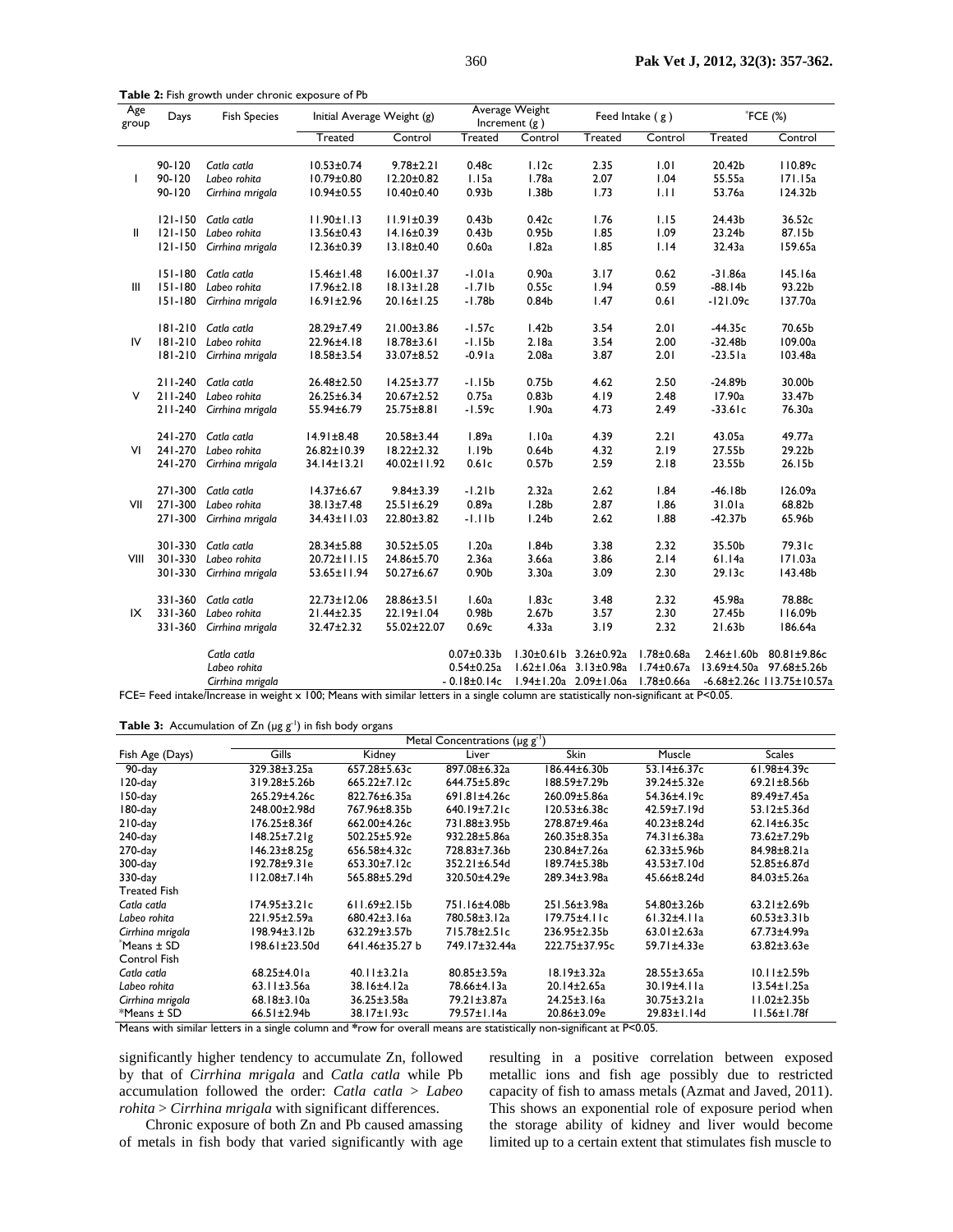Table 4: Pb accumulations (µg g<sup>-1</sup>) in fish body organs

|                     | Metal Concentrations (µg $g'$ )                                                                                            |                    |                     |                   |                    |                   |  |  |
|---------------------|----------------------------------------------------------------------------------------------------------------------------|--------------------|---------------------|-------------------|--------------------|-------------------|--|--|
| Fish Age            | Gills                                                                                                                      | Kidney             | Liver               | <b>Skin</b>       | Muscle             | <b>Scales</b>     |  |  |
| $90 - day$          | 98.36±5.23a                                                                                                                | $269.02 \pm 5.42c$ | $284.81 \pm 6.35$ a | $50.98 \pm 7.41c$ | $54.02 + 8.21$     | 46.10±6.35c       |  |  |
| 120-day             | 100.91±4.98a                                                                                                               | 218.52±6.32d       | 220.56±4.25b        | 57.25±8.16c       | 80.20±6.32a        | 52.34±5.29b       |  |  |
| 150-day             | 85.46±6.35b                                                                                                                | 286.12±7.12c       | $217.71 \pm 7.12b$  | 75.27±7.01a       | 47.45±4.26c        | 50.68±6.86b       |  |  |
| 180-day             | 40.10±6.15e                                                                                                                | 205.93±5.26d       | 269.91±8.59a        | 65.92±6.85b       | 28.11±7.53e        | 52.84±7.49b       |  |  |
| $210$ -day          | 98.45±7.25a                                                                                                                | 174.71±4.55e       | 229.36±5.69b        | 56.89±5.65c       | 53.26±6.58b        | $60.72 \pm 8.12a$ |  |  |
| $240$ -day          | $106.61 \pm 6.85a$                                                                                                         | 251.21±4.95c       | 231.97±7.85b        | 53.49±4.29c       | 42.14±5.26c        | 40.95±8.36d       |  |  |
| 270-day             | 55.81±3.98c                                                                                                                | 368.39±6.35ab      | 174.68±6.39c        | 44.72±5.65dc      | 41.97±6.29c        | 41.37±7.28c       |  |  |
| 300-day             | 45.93±4.59d                                                                                                                | 349.02±7.12b       | 193.81±8.54bc       | 64.95±6.82b       | 36.31±7.42d        | 39.56±5.62c       |  |  |
| 330-day             | 43.45±6.84d                                                                                                                | 430.62±8.05a       | 138.94±7.52d        | 50.10±8.24c       | 35.29±8.21d        | 42.50±5.19c       |  |  |
| <b>Treated Fish</b> |                                                                                                                            |                    |                     |                   |                    |                   |  |  |
| Catla catla         | 80.59±2.36b                                                                                                                | 281.45±3.95a       | 227.75±4.26a        | 54.63±4.12a       | 51.02±4.23a        | $51.26 \pm 3.01a$ |  |  |
| Labeo rohita        | $84.41 \pm 3.31a$                                                                                                          | 258.59±4.16b       | 199.94±4.19b        | 58.26±3.52a       | 47.00±3.59a        | $43.62 \pm 2.95b$ |  |  |
| Cirrhina mrigala    | 78.02±2.56b                                                                                                                | 294.80±3.21a       | 196.90±3.25b        | 47.96±2.54b       | 42.56±3.58b        | $42.82 \pm 2.56$  |  |  |
| $*$ Means $\pm$ SD  | $81.01 \pm 3.22c$                                                                                                          | 278.28±18.31a      | 208.19±17.00b       | 53.61±5.22d       | 46.86±4.23e        | 45.90±4.66e       |  |  |
| <b>Control Fish</b> |                                                                                                                            |                    |                     |                   |                    |                   |  |  |
| Catla catla         | $12.16 \pm 2.35a$                                                                                                          | 35.21±2.56a        | $65.21 \pm 4.38$ a  | 14.16±4.16a       | $13.13 \pm 4.19a$  | $10.95 \pm 3.21a$ |  |  |
| Labeo rohita        | 12.25±4.32a                                                                                                                | 34.84±3.45a        | 66.38±2.69a         | 15.28±3.59a       | $14.35 \pm 3.56a$  | $9.91 \pm 2.54$ a |  |  |
| Cirrhina mrigala    | 11.66±3.56a                                                                                                                | 32.05±3.25a        | $62.15 \pm 3.12a$   | 13.14±3.25a       | $11.65 \pm 4.21 b$ | 10.01±2.59a       |  |  |
| *Means ± SD         | 11.69±0.89d                                                                                                                | 34.03±1.73b        | 64.58±2.18a         | 14.19±1.07c       | $13.04 \pm 1.35c$  | 7.29±4.62e        |  |  |
|                     | Means with similar letters in a single column and *row for overall means are statistically non-significant at $P < 0.05$ . |                    |                     |                   |                    |                   |  |  |

**Table 5:** Metals bioaccumulation trends in fish body organs

|                                 | Metal Stress     | <b>Correlation Coefficients</b> |        |        |        |         |        |  |  |
|---------------------------------|------------------|---------------------------------|--------|--------|--------|---------|--------|--|--|
|                                 |                  | Gills                           | Kidnev | ∟iver  | Skin   | Muscles | Scales |  |  |
| Age Based Metal Accumulation in | Zn stressed fish | 0.6571                          | 0.5866 | 0.8325 | 0.5216 | 0.5333  | 0.2167 |  |  |
|                                 | Pb stressed fish | 0.8721                          | 0.6657 | 0.9217 | 0.5427 | 0.6622  | 0.3424 |  |  |
| Concentration Based Metal       | Zn stressed fish | 0.6636                          | 0.8251 | 0.8722 | 0.6222 | 0.6721  | 0.5117 |  |  |
| Accumulation in                 | Pb stressed fish | 0.7211                          | 0.7257 | 0.6222 | 0.5717 | 0.8759  | 0.3577 |  |  |
|                                 | Control fish     | 0.4257                          | 0.4001 | 0.1051 | 0.2511 | 0.3389  | 0.4014 |  |  |

Critical value (1-tail) ± 0.4803

amass metals (Cinier *et al*., 1997). Fish gills generally had the highest metal concentrations, due to their intimate contact with the environment and its importance as an effecter of ionic and osmotic regulations. The chronic stress caused liver to store significantly higher Zn and Pb, as organs of detoxification, than that of other organs (Nussey *et al.*, 2000). Pb is known to bioaccumulate in the tissues of fish (Dallas and Day, 1993). The uptake of aqueous Pb  $(Pb^{2+})$  across the gills into the blood stream is the primary mode of uptake in fish (Coetzee, 1996). Zn accumulation in all the three fish species followed the order: liver>kidney>skin>gills>scales=muscle while Pb was: kidney > liver > gills > skin > muscle = scales. Significantly lower accumulation of Pb in the muscle of *Catla catla* has also been reported by Palaniappan and Karthikeyan (2009) that followed the order: kidney > liver  $>$  gill  $>$  brain  $>$  muscle.

**Acknowledgements:** This research work was financially supported by the Pakistan Science Foundation under the project # Env. 62.

#### **REFERENCES**

- Anonymous, 1989. Standard Methods for the Examination of Water and Wastewater.17<sup>th</sup> Ed, APHA, Washington, DC.
- Abdullah S and M Javed, 2006. Studies on 96-hr  $LC_{50}$  and lethal toxicity of metals to the fish *Cirrhina mrigala*. Pak J Agri Sci, 43: 180-185.
- Ali A, SM Al-Ogaily, NA Al-Asgah and J Gropp, 2003. Effect of sublethal concentrations of copper on the growth performane of *Oreochromis niloticus*. J Appl Ichthyol, 19: 183-188.
- Ansari TM, MA Saeed, A Raza, M Naeem and A Salam, 2006. Effect of body size on metal concentrations in wild *Puntius chola*. Pak J Anal Environ Chem, 7: 116-119.
- Azmat H and M Javed, 2011. Acute toxicity of chromium to *Catla catla, Labeo rohita* and *Cirrhina mrigala* under laboratory conditions*.* Int J Agric Biol, 13: 961-965.
- Cinier CDC, M Petit-Ramel, R Faure and D Garin, 1997. Cadmium bioaccumulation in carp (*Cyprinus carpio*) tissues during long-term high exposure: Analysis by inductively coupled plasma-mass spectrometry. Chimie analytique, 10: 137-143.
- Coetzee L, 1996. Bioaccumulation of metals in selected fish species and the effect of pH on aluminum toxicity in a Cichlid *Oreochromis mossambicus*. M.Sc. thesis, Rand Afr Univ South Africa.
- DeBoeck G, A Vlaeminck and R Blust, 1997. Effect of sub-lethal copper exposure on copper accumulation, food consumption, growth, energy stores and nucleic acid content in common carp. Arch Environ Contam Toxicol, 33: 415-422.
- Dallas HF and JA Day, 1993. The effect of water quality variables on riverine ecosystem. Water Res Com Report No.351, pp 240.
- Dallinger R, F Prosi, H Segner and H Back, 2002. Contaminated food and uptake of heavy metals by fish: A review and a proposal for further research. Oecologia, 73: 91-98.
- Hayat S, M Javed and S Razzaq, 2007. Growth performance of metal stressed major carps viz. *Catla catla, Labeo rohita* and *Cirrhina mrigala* reared under semi-intensive culture system. Pak Vet J, 27: 8-12.
- Hussain MS, M Javed, S Asghar, M Hussain, S Abdullah, SA Raza and A Javid, 2010. Studies on growth performance of metals mixture stressed *Cirrhina mrigala* in earthen ponds. Pak J Agric Sci, 47: 263- 270.
- Jabeen G and M Javed, 2011. Evaluation of arsenic toxicity to biota in river Ravi (Pakistan) aquatic ecosystem. Int J Agric Biol, 13: 929-934.
- Javed, M and S Abdullah, 2004. Studies on growth and bio-energetics of fish under heavy metal toxicity.  $2^{nd}$  Annual report of PSF project No. Env 62, pp: 66.
- Javed M and MA Saeed, 2010. Growth and bioaccumulation of iron in the body organs of *Catla catla*, *Labeo rohita* and *Cirrhina mrigala* during chronic exposures. Int J Agric Biol, 12: 881-886.
- Kim SG and JC Kang, 2004. Effect of dietary copper exposure on accumulation, growth and hematological parameters of the juvenile rockfish, *Sebastes schlegeli*. Mar Environ Res, 58: 65-82.
- McGeer JC, C Szebedinszky, DG McDonald and CM Wood, 2000. Effects of chronic sub-lethal exposure to waterborne Cu, Cd or Zn in rainbow trout 1: Ion-regulatory disturbance and metabolic costs. Aquatic Toxicol, 50: 231-243.
- Nussey G, JHJ VanVuren and HH DuPreez, 2000. Bio-accumulation of chromium, manganese, nickel and lead in the tissues of the moggel, *Labeo umbratus* (Cyprinidae), from Witbank dam, Mpumalanga. Water SA, 26: 269-284.